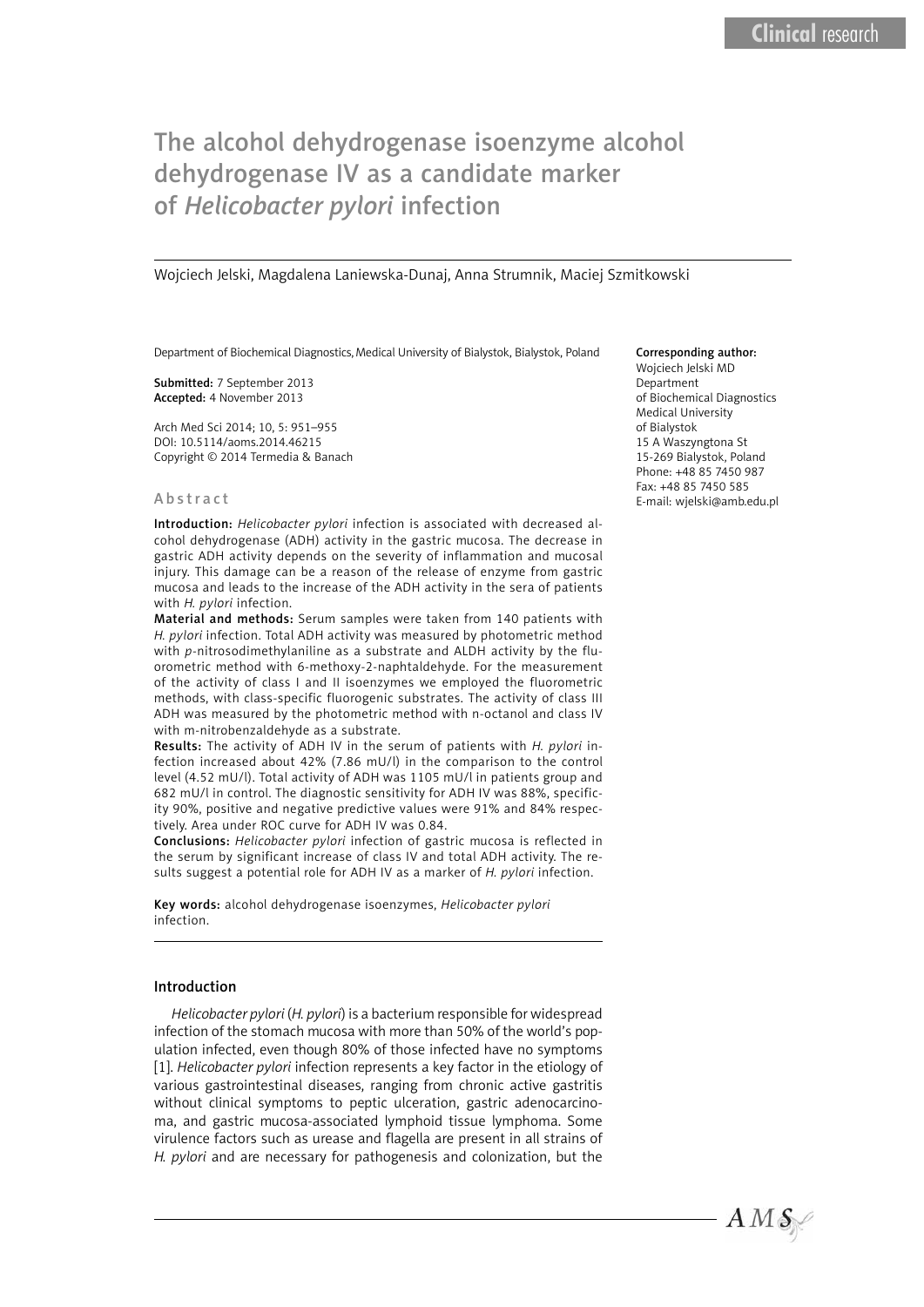pathogenetic mechanism behind the harmful effects of *H. pylori* on the gastric mucosa is not fully clarified [2]. *Helicobacter pylori* contains cytosolic alcohol dehydrogenase (ADH) and consequently is capable of producing acetaldehyde from excess ethanol *in vitro* [3].

In the human stomach, ethanol is metabolized by alcohol dehydrogenase, and this metabolism contributes to the so-called first-pass metabolism of ethanol (FPM). The gastric mucosa contains three classes of ADH isoenzyme – I, III, and IV. Several isoenzymes of aldehyde dehydrogenase (ALDH) are also expressed in the gastric mucosa [4]. Many factors that influence the activity of ADH and ALDH have been identified in the stomach. It is well known that *H. pylori* infection causes atrophy and intestinal metaplasia in the human stomach. It is hypothesized that these histological changes also affect ADH activities. In our previous study we found the decrease of activity of class IV ADH isoenzyme in infected biopsies of gastric mucosa, although the total activity of ADH did not significantly differ between *H. pylori*-positive and negative subjects [5]. However, the total ADH activity has been elevated in the sera of patients with *H. pylori* infection. The increase of total serum ADH activity was positively correlated with class IV ADH and seems to be caused by the release of this isoenzyme from damaged gastric mucosa [6].

In the current study, which is a continuation of our previous investigations, we defined the diagnostic criteria such as diagnostic sensitivity, specificity, predictive value for positive (PVPR) and negative results (PVNR), and receiver-operating characteristic (ROC) curves of tested enzymes. These data may be used in the evaluation of ADH and ALDH as candidate markers of *H. pylori* infections.

# Material and methods

## Patients

The protocol was approved by the Human Care Committee of the Medical University of Bialystok, Poland. All patients gave informed consent for the examination.

Serum samples were taken for routine biochemical investigations from 140 patients (85 males and 55 females, mean age: 49 years, range: 34– 73 years; mean age of men: 46, range: 40–73; mean age of women: 45, range: 34–66 years) with *H. pylori* infection. Serum samples were also obtained from 130 healthy subjects (control group, 70 males, 60 females, aged 35–65 years). The patients did not have any history of heavy alcohol consumption and none of them were receiving  $H<sub>2</sub>$ receptor antagonists, aspirin or proton pump inhibitors at least 1 week before serum collection. All of the patients drank alcohol occasionally and ethanol did not exist in serum samples of any subject when it was collected.

The mucosal alterations were established by histology using H + E staining. *Helicobacter pylori* infection was diagnosed by Giemsa staining of biopsy specimens. To assess the severity of gastric mucosal injury, the Sydney System for classification of gastritis was used. It has a grading scale of 0 to 3, where  $0 =$  none,  $1 =$  mild,  $2 =$  moderate, and  $3$  = severe. The graded parameters were degree of inflammation, inflammatory activity, intestinal metaplasia, and mucosal atrophy [7]. In all tested patients, moderate inflammatory changes (degree 2) of gastric mucosa were present. Mucosal atrophy or metaplasia was not seen in any of the biopsy specimens.

# Determination of total ADH activity

Total activity of ADH was estimated by the photometric method with 4-nitrosodimethylaniline (NDMA) as a substrate [8, 9]. The reduction of NDMA was monitored at 440 nm on a Shimadzu UV/VIS 1202 spectrophotometer (Shimadzu Europa GmbH, Duisburg, Germany).

# Determination of total ALDH activity

Aldehyde dehydrogenase activity was measured using the fluorogenic method based on the oxidation of 6-methoxy-2-naphthaldehyde to fluorescent 6-methoxy-2-naphthoate [8, 10]. The fluorescence was read at an excitation wavelength of 310 and an emission wavelength of 360 nm on a Shimadzu RF–5301 spectrofluorophotometer (Shimadzu Europa GmbH, Duisburg, Germany).

# Determination of class I and II ADH isoenzymes

Class I and II ADH isoenzyme activities were measured using fluorogenic substrates (4-methoxy-1-naphthaldehyde for class I and 6-methoxy-2-naphthaldehyde for class II) in a reduction reaction according to Wierzchowski *et al.* [8, 11]. The measurements were performed on a Shimadzu RF-5301 spectrofluorophotometer at an excitation wavelength of 316 nm for both substrates and emission of 370 nm for class I and 360 nm for class II isoenzymes.

# Determination of class III ADH isoenzyme

The activity of class III ADH isoenzyme was estimated by the photometric method with formaldehyde as a substrate [8, 12]. The reduction of NAD was monitored at 340 nm and 25°C on a Shimadzu UV/VIS 1202 spectrophotometer.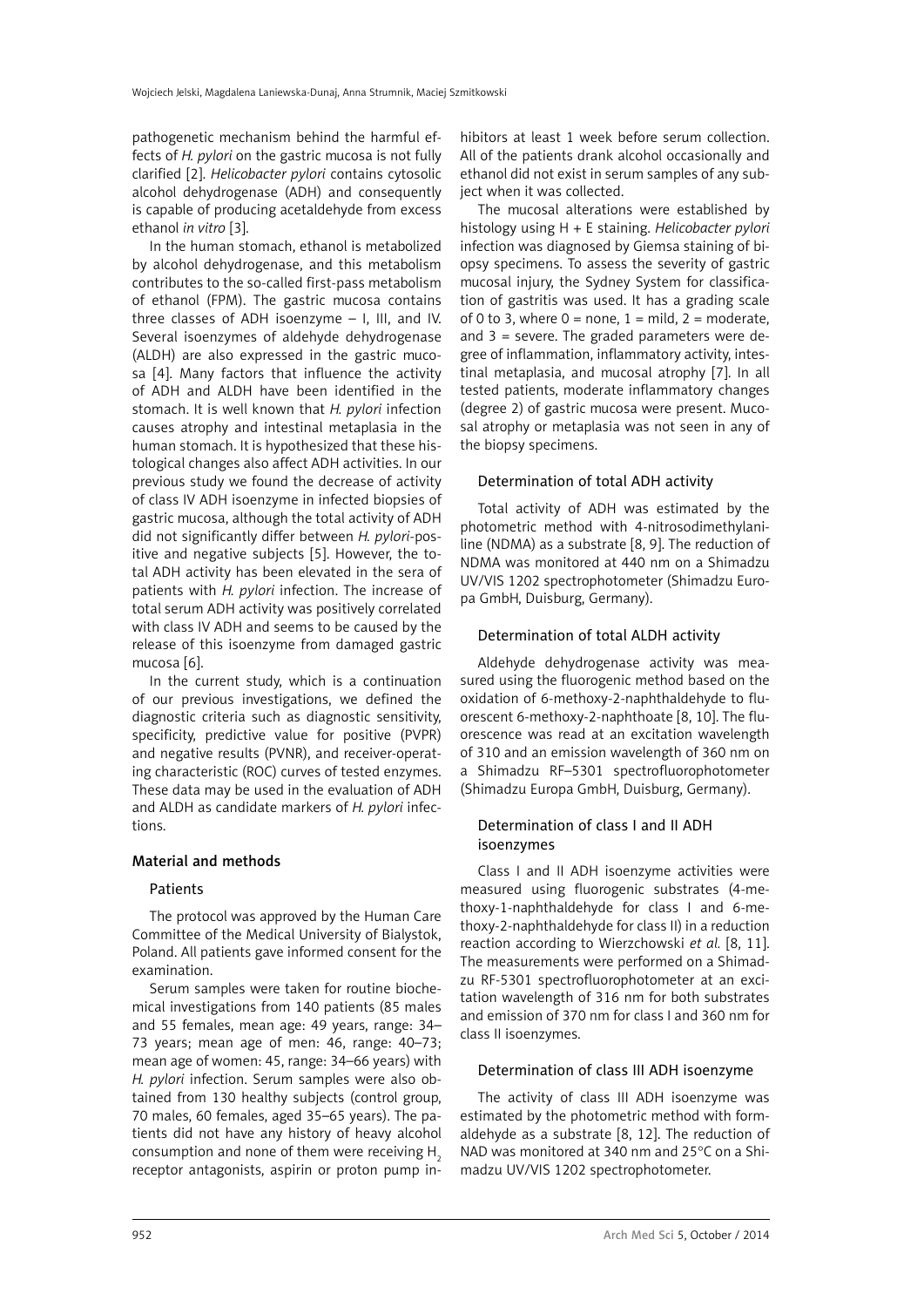#### Determination of class IV ADH isoenzyme

Class IV ADH isoenzyme activity was measured using the photometric method with 3-nitrobenzaldehyde as a substrate [8, 13]. The oxidation of NADH was monitored at 340 nm and 25°C on a Shimadzu UV/VIS 1202 spectrophotometer.

#### Diagnostic values calculation

The diagnostic criteria, such as the diagnostic sensitivity, specificity, predictive and negative value and the ROC curve were determined using GraphRoc Program for Windows (University of Turku, Turku, Finland) [14].

Number of Sensitivity =  $\frac{\text{true-positive results}}{\text{x 100\%}}$ Number of + Number of true-positive false-negative results results

|                 | Number of                    |                    |  |
|-----------------|------------------------------|--------------------|--|
| Specificity $=$ | true-positive results        | $- \times 100\%$ . |  |
|                 | Number of + Number of        |                    |  |
|                 | true-negative false-positive |                    |  |
|                 | results                      | results            |  |
|                 |                              |                    |  |

# Number of PVPR =  $\frac{\text{true-positive results}}{\text{Number of + Number of}} \times 100\%$ . true-positive false-positive results results

|          | Number of                    |         |                |
|----------|------------------------------|---------|----------------|
| $PVNR =$ | true-negative results        |         | $\times$ 100%. |
|          | Number of + Number of        |         |                |
|          | true-negative false-negative |         |                |
|          | results                      | results |                |

#### Statistical analysis

A preliminary statistical analysis ( $\chi^2$  test) revealed that the distribution of ADH and ALDH activities did not follow a normal distribution. Con-

sequently, Wilcoxon's test was used for statistical analysis. Data are presented as median, range and mean values. Statistically significant differences were defined as comparisons resulting in *p* < 0.05.

#### Results

The activities of alcohol dehydrogenase, aldehyde dehydrogenase and isoenzymes of alcohol dehydrogenase in the sera are presented in Table I. The comparison of ADH isoenzymes activities showed that a large difference was exhibited by class IV ADH. The median activity of this class isoenzyme in the serum of patients with *H. pylori* infection increased by about 42% (7.86 mU/l) in the comparison to the control level (4.52 mU/l). This increase was statistically significant. The other tested classes of ADH isoenzymes had higher activities in the sera of patients with *H. pylori* infection, but the differences were not statistically significant. The total alcohol dehydrogenase activity was significantly higher (42%) in patients with infection than in the healthy subjects. The median total activity of ADH was 1105 mU/l in the patient group and 682 mU/l in the control group. The analysis of ALDH total activity did not show a significant difference between *H. pylori* patients and healthy persons.

Table II shows the fulfillment of diagnostic criteria for total ADH and ADH IV. The sensitivity (88%) and specificity (90%) of ADH IV were higher than values for total ADH. Both the positive predictive values and negative predictive values were also the highest for ADH IV.

The relationship between diagnostic sensitivity and specificity was illustrated by a ROC curve (Figure 1). It shows that the area under the ROC curve for ADH IV (0.84) was higher than the ROC area of total ADH (0.73).

# Discussion

The spiral-shaped, gram-negative bacterium *H. pylori* is found in colonized gastric mucosa or adherent to the epithelial lining of the stomach. Although most *H. pylori*-positive people are

Table I. Activity of ADH isoenzymes in the sera of *H. pylori* infected patients

| Group                            | <b>ADH</b> total               | <b>ALDH</b> total                | ADH I                          | ADH II                         | ADH III                           | ADH IV                            |
|----------------------------------|--------------------------------|----------------------------------|--------------------------------|--------------------------------|-----------------------------------|-----------------------------------|
|                                  | Median,                        | Median,                          | Median,                        | Median,                        | Median,                           | Median,                           |
|                                  | range, mean                    | range, mean                      | range, mean                    | range, mean                    | range, mean                       | range, mean                       |
| Infected patients<br>$(n = 140)$ | 1105,<br>$491 - 184$ ,<br>1086 | 3.23.<br>$1.78 - 6.97$ ,<br>3.04 | 1.53,<br>$1.12 - 2.94$<br>1.41 | 14.32.<br>5.88-22.98,<br>13.96 | 12.90.<br>$7.75 - 20.12$<br>12.35 | 7.86,<br>$4.08 - 13.94$ ,<br>7.44 |
| Noninfected                      | 682.                           | 3.03.                            | 1.40.                          | 13.95.                         | 12.42.                            | 4.52,                             |
| patients                         | 395-1547,                      | $1.62 - 6.75$ ,                  | $1.06 - 2.67$ ,                | $4.46 - 20.66$ ,               | $7.14 - 19.54$ ,                  | $2.79 - 9.85$                     |
| $(n = 130)$                      | 657                            | 2.68                             | 1.33                           | 13.74                          | 12.05                             | 4.24                              |
| Value of p                       | < 0.001                        | 0.483                            | 0.374                          | 0.526                          | 0.289                             | & 0.001                           |

*Data are expressed as mU/l; p, H. pylori infection vs. noninfection.*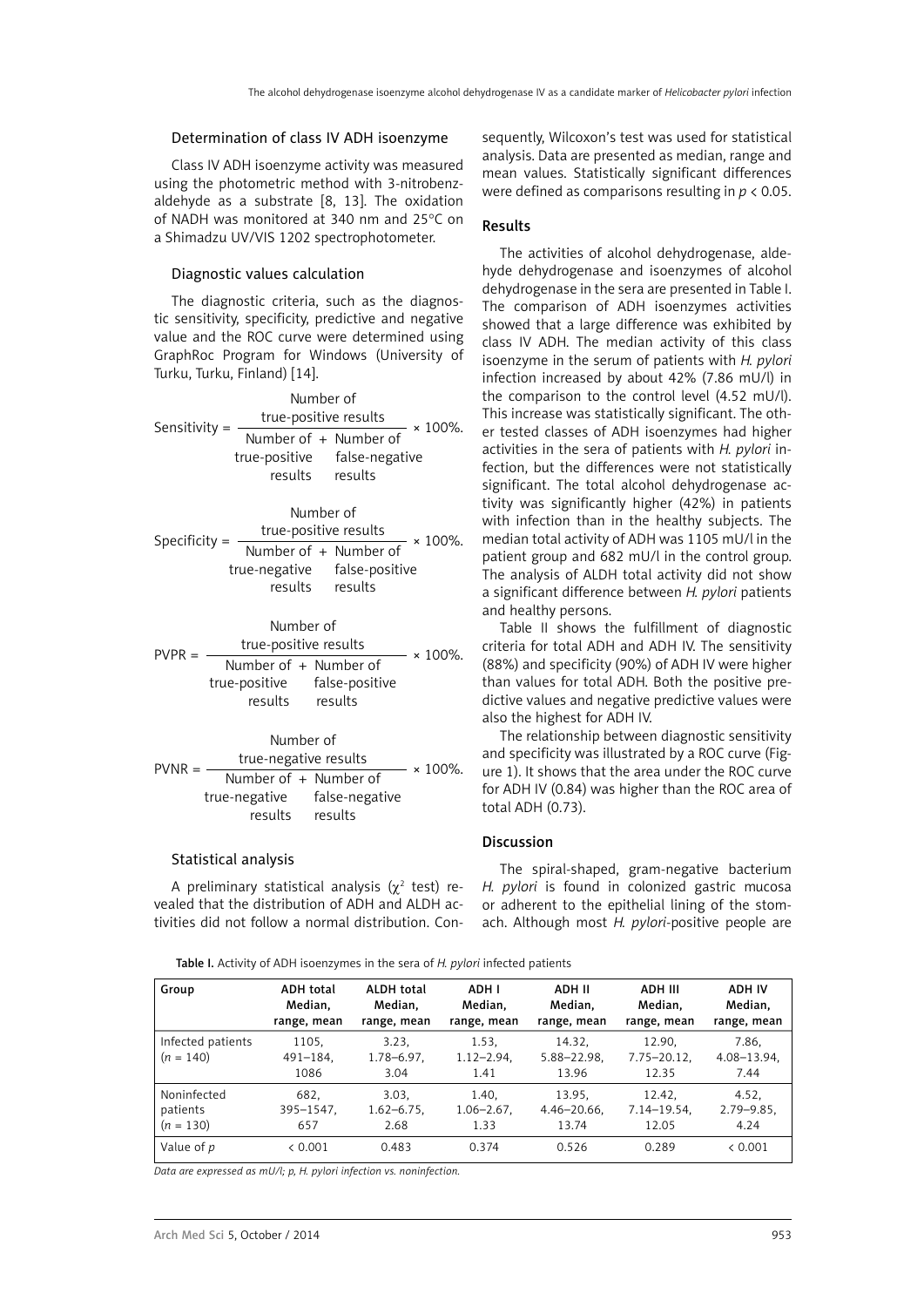Wojciech Jelski, Magdalena Laniewska-Dunaj, Anna Strumnik, Maciej Szmitkowski

|  |  | Table II. Diagnostic criteria for total ADH and ADH IV for H. pylori infection |
|--|--|--------------------------------------------------------------------------------|
|--|--|--------------------------------------------------------------------------------|

|                  | Cut-off [mU/l] | Diagnostic<br>sensitivity (%) | Diagnostic<br>specificity (%) | Positive predictive<br>value (%) | Negative predictive<br>value (%) |
|------------------|----------------|-------------------------------|-------------------------------|----------------------------------|----------------------------------|
| <b>Total ADH</b> | 1324           |                               |                               |                                  | 78                               |
| <b>ADH IV</b>    | 9.65           | 88                            | 90                            |                                  | 84                               |

*The cut-off points were obtained from a study of a healthy population (95th percentile) [14].*



Figure 1. Areas under ROC curves for ADH IV and total ADH

asymptomatic, the presence of *H. pylori* may lead to mucosal injury, and it is the cause of most peptic ulcer disease and a primary risk factor for gastric cancer [15]. Eradication of the organism results in ulcer healing and reduces the risk of ulcer recurrence and complications. It is known that *H. pylori* infection is associated with the decrease of alcohol dehydrogenase activity and firstpass metabolism of ethanol in the stomach [16]. Class I, III and in particular IV ADH isoenzymes present in the human stomach, which have been termed "gastric" ADH, contribute to total ADH activity. Some investigations have shown that the decrease of ADH activity (especially ADH IV) in *H. pylori*-positive specimens depended on the severity of gastric mucosal injury [5, 17]. Eradication of *H. pylori* normalizes alcohol dehydrogenase activity within 2 months [3]. It is commonly accepted that changes of enzyme activity in the cells of gastric mucosa are reflected by an increase of the corresponding enzyme activity in the serum. We found that the total activity of alcohol dehydrogenase was significantly higher in the sera of *H. pylori*-positive patients than in the controls. The increase of total ADH was positively correlated with ADH IV so the cause for the increase of serum total alcohol dehydrogenase in the case of *H. pylori* infection is an elevation of class IV ADH isoenzymes. The activities of other ADH isoenzymes were higher in the serum of infected patients than in *H. pylori*-negative patients, but the differences were not statistically significant. In many studies

gastric ADH activity was measured with ethanol concentration about 100 mM that saturated class I and IV ADH [18, 19]. In our study we determined the total alcohol dehydrogenase activity with 4-nitrosodimethylaniline as a substrate and the activity of each class ADH isoenzymes separately using sensitive and specific substrates. These are new methods of determination of the activity of alcohol dehydrogenase. These methods allow evaluation of the activity of each ADH isoenzyme more specifically than by using ethanol as the substrate.

A large number of invasive and non-invasive methods have been used for diagnosis of *H. pylori* infection in humans. Culture from gastric biopsies is a standard method for the diagnosis of *H. pylori*  infection [20]. Determination of alcohol dehydrogenase activity (especially ADH IV) in serum can provide an alternative and less invasive method for diagnosis of *H. pylori* infection. Higher serum activity of ADH in patients with *H. pylori* infection might be a result of enzyme release from inflamed gastric mucosa cells and could be helpful for diagnosing infection. The diagnostic criteria for disease markers are sensitivity, specificity and area under the curve (AUC). The ideal method should possess very high specificity and very high sensitivity. The criteria for 100% sensitivity and 100% specificity have not as yet been fulfilled by any of the known methods. Since the discovery of *H. pylori* many tests have been designed for its diagnosis. But no test is accurate enough to be the 'gold standard' [21]. The urea breath test had the highest sensitivity and specificity: 98% and 89% respectively [22]. However, the rapid urease test, culture, and histology require endoscopic biopsy of gastric mucosal tissue, which is expensive, inconvenient for the patient and available only at specialized centers. Serological tests that detect anti-*H. pylori* IgG antibodies are non-invasive, and less expensive, but a positive serological test does not mean active infection. Performance of serological tests depends on the antigen preparation used, and as *H. pylori* strains differ among geographic locations, local validation of the test is necessary. Serological tests are widely used for non-invasive diagnosis, but they cannot differentiate a current infection from a past exposure [23]. We believe that the measurement of ADH IV activity in serum can be used to monitor the effectiveness of treatment of *H. pylori* infection.